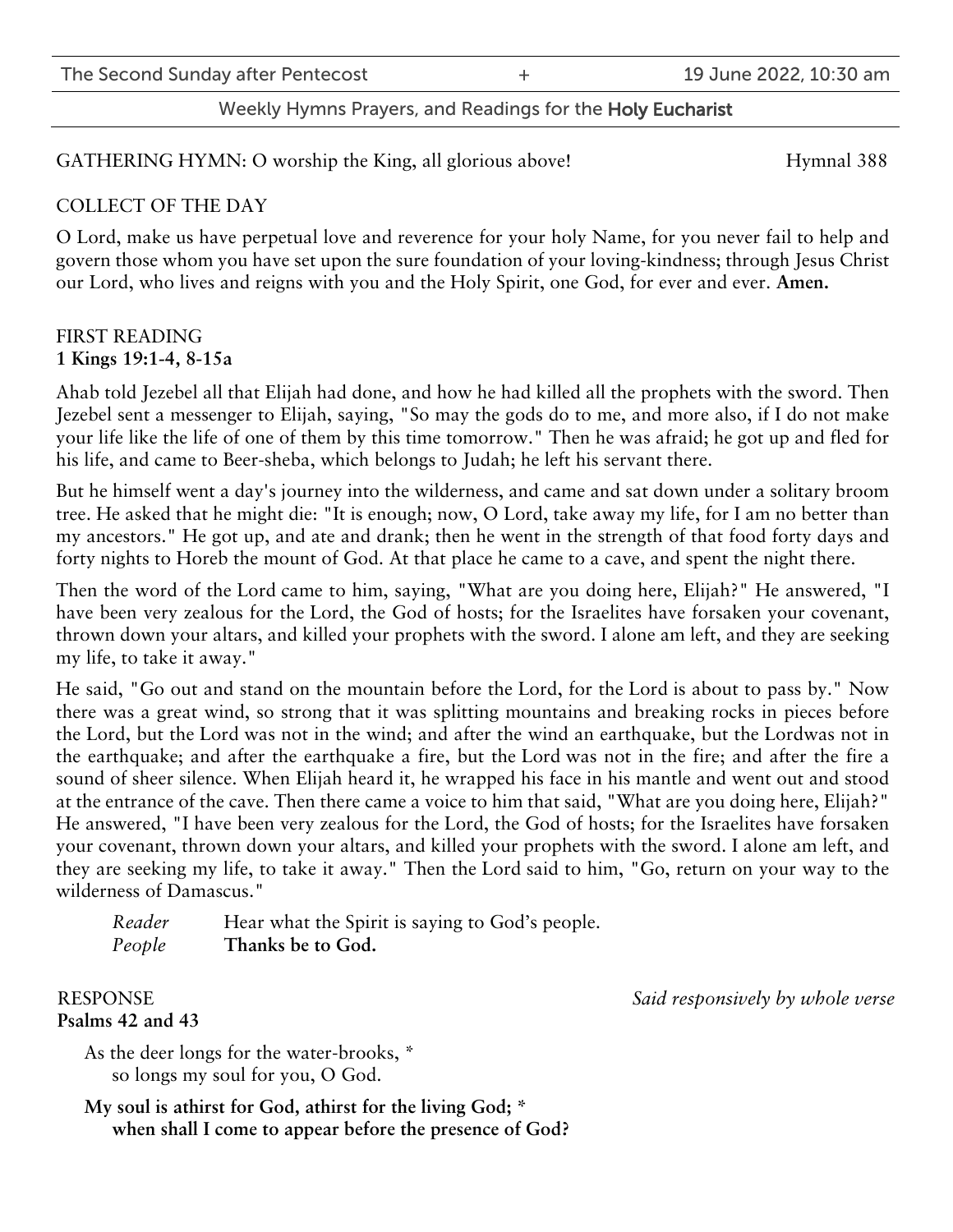| My tears have been my food day and night, *<br>while all day long they say to me, "Where now is your God?"                                         |
|----------------------------------------------------------------------------------------------------------------------------------------------------|
| I pour out my soul when I think on these things: *<br>how I went with the multitude and led them into the house of God,                            |
| With the voice of praise and thanksgiving, *<br>among those who keep holy-day.                                                                     |
| Why are you so full of heaviness, O my soul? *<br>and why are you so disquieted within me?                                                         |
| Put your trust in God; *<br>for I will yet give thanks to him, who is the help of my countenance, and my God.                                      |
| My soul is heavy within me; *<br>therefore I will remember you from the land of Jordan,<br>and from the peak of Mizar among the heights of Hermon. |
| One deep calls to another in the noise of your cataracts; *<br>all your rapids and floods have gone over me.                                       |
| The Lord grants his loving-kindness in the daytime; *<br>in the night season his song is with me, a prayer to the God of my life.                  |
| I will say to the God of my strength, "Why have you forgotten me? *<br>and why do I go so heavily while the enemy oppresses me?"                   |
| While my bones are being broken, *<br>my enemies mock me to my face;                                                                               |
| All day long they mock me *<br>and say to me, "Where now is your God?"                                                                             |
| Why are you so full of heaviness, O my soul? *<br>and why are you so disquieted within me?                                                         |
| Put your trust in God; *<br>for I will yet give thanks to him, who is the help of my countenance, and my God.                                      |
| Give judgment for me, O God, and defend my cause against an ungodly people; *<br>deliver me from the deceitful and the wicked.                     |
| For you are the God of my strength; why have you put me from you? *<br>and why do I go so heavily while the enemy oppresses me?                    |
| Send out your light and your truth, that they may lead me, *<br>and bring me to your holy hill and to your dwelling;                               |
| That I may go to the altar of God, to the God of my joy and gladness; *<br>and on the harp I will give thanks to you, O God my God.                |
| Why are you so full of heaviness, O my soul? *<br>and why are you so disquieted within me?                                                         |
| Put your trust in God; *<br>for I will yet give thanks to him, who is the help of my countenance, and my God.                                      |
|                                                                                                                                                    |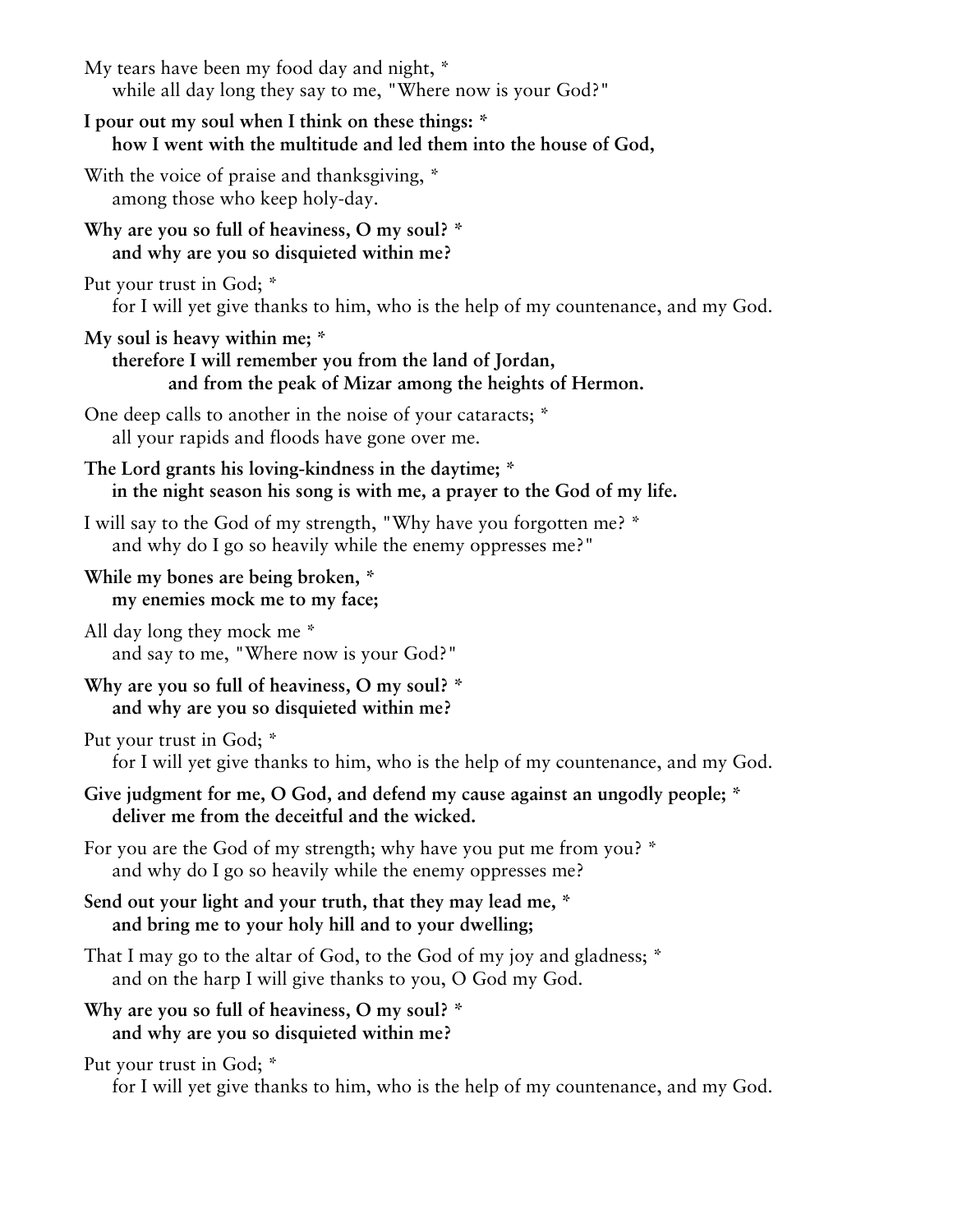# SECOND READING **Galatians 3:23-29**

Now before faith came, we were imprisoned and guarded under the law until faith would be revealed. Therefore the law was our disciplinarian until Christ came, so that we might be justified by faith. But now that faith has come, we are no longer subject to a disciplinarian, for in Christ Jesus you are all children of God through faith. As many of you as were baptized into Christ have clothed yourselves with Christ. There is no longer Jew or Greek, there is no longer slave or free, there is no longer male and female; for all of you are one in Christ Jesus. And if you belong to Christ, then you are Abraham's offspring, heirs according to the promise.

| Reader | Hear what the Spirit is saying to God's people. |
|--------|-------------------------------------------------|
| People | Thanks be to God.                               |

#### SEQUENCE HYMN: Dear Lord and Father of mankind Hymnal 652

#### THE HOLY GOSPEL + **Luke 8:26-39**

| Priest | The Holy Gospel of our Lord Jesus Christ, according to Luke. |
|--------|--------------------------------------------------------------|
| People | Glory to you, Lord Christ.                                   |

Jesus and his disciples arrived at the country of the Gerasenes, which is opposite Galilee. As he stepped out on land, a man of the city who had demons met him. For a long time he had worn no clothes, and he did not live in a house but in the tombs. When he saw Jesus, he fell down before him and shouted at the top of his voice, "What have you to do with me, Jesus, Son of the Most High God? I beg you, do not torment me" -- for Jesus had commanded the unclean spirit to come out of the man. (For many times it had seized him; he was kept under guard and bound with chains and shackles, but he would break the bonds and be driven by the demon into the wilds.) Jesus then asked him, "What is your name?" He said, "Legion;" for many demons had entered him. They begged him not to order them to go back into the abyss.

Now there on the hillside a large herd of swine was feeding; and the demons begged Jesus to let them enter these. So he gave them permission. Then the demons came out of the man and entered the swine, and the herd rushed down the steep bank into the lake and was drowned.

When the swineherds saw what had happened, they ran off and told it in the city and in the country. Then people came out to see what had happened, and when they came to Jesus, they found the man from whom the demons had gone sitting at the feet of Jesus, clothed and in his right mind. And they were afraid. Those who had seen it told them how the one who had been possessed by demons had been healed. Then all the people of the surrounding country of the Gerasenes asked Jesus to leave them; for they were seized with great fear. So he got into the boat and returned. The man from whom the demons had gone begged that he might be with him; but Jesus sent him away, saying, "Return to your home, and declare how much God has done for you." So he went away, proclaiming throughout the city how much Jesus had done for him.

| Priest | The Gospel of the Lord.     |
|--------|-----------------------------|
| People | Praise to you, Lord Christ. |